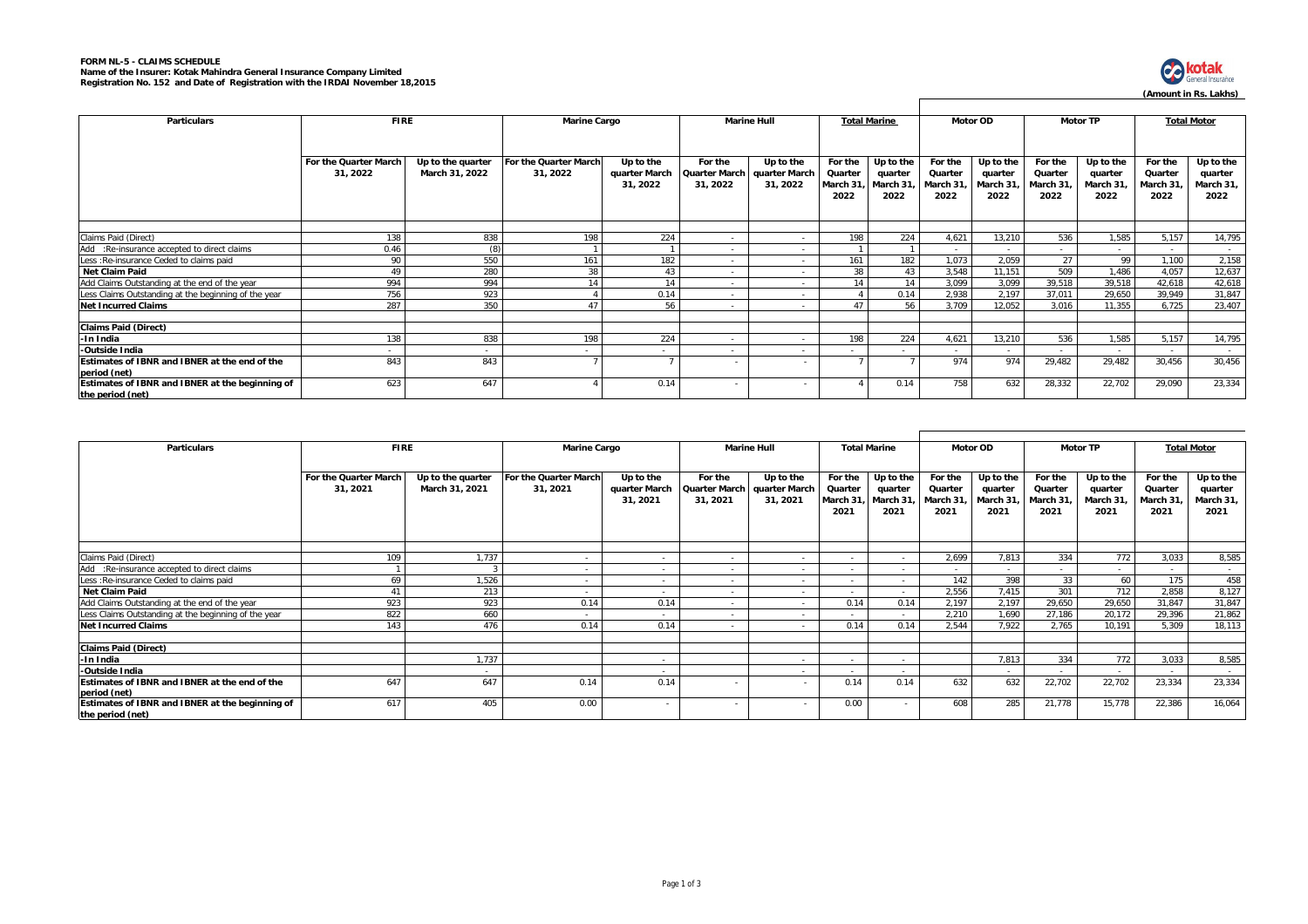

## **(Amount in Rs. Lakhs)**

|                                                                     | <b>Miscellaneous</b>                    |                                           |                                         |                                           |                                        |                                           |                                         |                                           |                                         |                                           |                                   |                                        |  |  |
|---------------------------------------------------------------------|-----------------------------------------|-------------------------------------------|-----------------------------------------|-------------------------------------------|----------------------------------------|-------------------------------------------|-----------------------------------------|-------------------------------------------|-----------------------------------------|-------------------------------------------|-----------------------------------|----------------------------------------|--|--|
| <b>Particulars</b>                                                  | Health                                  |                                           | <b>Personal Accident</b>                |                                           | <b>Travel Insurance</b>                |                                           |                                         | <b>Total Health</b>                       | Compensation/                           | Workmen's<br><b>Employer's Liability</b>  | Public/ Product Liability         |                                        |  |  |
|                                                                     | For the<br>Quarter<br>March 31.<br>2022 | Up to the<br>quarter<br>March 31,<br>2022 | For the<br>Quarter<br>March 31.<br>2022 | Up to the<br>quarter<br>March 31,<br>2022 | For the<br>Quarter<br>March 31<br>2022 | Up to the<br>quarter<br>March 31,<br>2022 | For the<br>Quarter<br>March 31,<br>2022 | Up to the<br>quarter<br>March 31.<br>2022 | For the<br>Quarter<br>March 31,<br>2022 | Up to the<br>quarter<br>March 31,<br>2022 | For the Quarter<br>March 31, 2022 | Up to the<br>quarter March<br>31, 2022 |  |  |
|                                                                     |                                         |                                           |                                         |                                           |                                        |                                           |                                         |                                           |                                         |                                           |                                   |                                        |  |  |
| Claims Paid (Direct)                                                | 3,086                                   | 12,536                                    | 200                                     | 521                                       | ۰                                      |                                           | 3,285                                   | 13,057                                    | $\mathfrak{p}$                          | 21                                        | $\overline{\phantom{a}}$          | $\sim$                                 |  |  |
| Add :Re-insurance accepted to direct claims                         |                                         |                                           |                                         |                                           | $\overline{\phantom{a}}$               |                                           | $\overline{\phantom{a}}$                |                                           |                                         |                                           | $\overline{\phantom{a}}$          | $\sim$                                 |  |  |
| Less : Re-insurance Ceded to claims paid                            | 348                                     | 991                                       | 135                                     | 324                                       | $\sim$                                 |                                           | 483                                     | 1,315                                     | 0.09                                    |                                           | $\overline{\phantom{a}}$          | $\sim$                                 |  |  |
| <b>Net Claim Paid</b>                                               | 2,738                                   | 11,545                                    | 65                                      | 197                                       | $\overline{\phantom{a}}$               |                                           | 2,802                                   | 11,742                                    | $\mathfrak{D}$                          | 20                                        | $\overline{\phantom{a}}$          | $\sim$                                 |  |  |
| Add Claims Outstanding at the end of the year                       | 3,802                                   | 3.802                                     | 582                                     | 582                                       | $\overline{\phantom{a}}$               |                                           | 4.384                                   | 4.384                                     | 87                                      | 87                                        | $\overline{\phantom{a}}$          | $\sim$                                 |  |  |
| Less Claims Outstanding at the beginning of the year                | 3,532                                   | 2,565                                     | 326                                     | 410                                       | ۰                                      |                                           | 3,858                                   | 2,975                                     | 82                                      | 77                                        | $\overline{\phantom{a}}$          | $\sim$                                 |  |  |
| <b>Net Incurred Claims</b>                                          | 3,007                                   | 12,782                                    | 321                                     | 369                                       | $\overline{\phantom{a}}$               | $\overline{\phantom{a}}$                  | 3,328                                   | 13,151                                    |                                         | 31                                        | $\sim$                            | $\sim$                                 |  |  |
| Claims Paid (Direct)                                                |                                         |                                           |                                         |                                           |                                        |                                           | $\sim$                                  | $\overline{\phantom{a}}$                  |                                         |                                           |                                   |                                        |  |  |
| -In India                                                           | 3,086                                   | 12,536                                    | 200                                     | 521                                       | $\overline{\phantom{a}}$               | $\overline{\phantom{a}}$                  | 3,285                                   | 13,057                                    | $\mathfrak{p}$                          | 21                                        | $\overline{\phantom{a}}$          | $\sim$                                 |  |  |
| -Outside India                                                      |                                         |                                           |                                         |                                           | $\overline{\phantom{a}}$               | $\overline{\phantom{a}}$                  | $\overline{\phantom{a}}$                |                                           |                                         |                                           | $\overline{\phantom{a}}$          | $\sim$                                 |  |  |
| Estimates of IBNR and IBNER at the end of the<br>period (net)       | 2,571                                   | 2,571                                     | 391                                     | 391                                       | $\overline{\phantom{a}}$               |                                           | 2,961                                   | 2,961                                     | 62                                      | 62                                        |                                   | $\sim$                                 |  |  |
| Estimates of IBNR and IBNER at the beginning of<br>the period (net) | 2,186                                   | 1.708                                     | 178                                     | 303                                       | ٠                                      |                                           | 2,364                                   | 2,011                                     | 46                                      | 43                                        | .                                 | $\sim$                                 |  |  |

|                                                      | <b>Miscellaneous</b><br>Public/ Product Liability |           |                          |                          |                          |                         |                          |                          |                             |                          |                          |               |  |  |
|------------------------------------------------------|---------------------------------------------------|-----------|--------------------------|--------------------------|--------------------------|-------------------------|--------------------------|--------------------------|-----------------------------|--------------------------|--------------------------|---------------|--|--|
| <b>Particulars</b>                                   |                                                   | Health    |                          | <b>Personal Accident</b> |                          | <b>Travel Insurance</b> |                          | <b>Total Health</b>      | Workmen's                   |                          |                          |               |  |  |
|                                                      |                                                   |           |                          |                          |                          |                         |                          |                          |                             | Compensation/            |                          |               |  |  |
|                                                      |                                                   |           |                          |                          |                          |                         |                          |                          | <b>Employer's liability</b> |                          |                          |               |  |  |
|                                                      | For the                                           | Up to the | For the                  | Up to the                | For the                  | Up to the               | For the                  | Up to the                | For the                     | Up to the                | For the Quarter          | Up to the     |  |  |
|                                                      | Quarter                                           | quarter   | Quarter                  | quarter                  | Quarter                  | quarter                 | Quarter                  | quarter                  | Quarter                     | quarter                  | March 31, 2021           | quarter March |  |  |
|                                                      | March 31                                          | March 31, | March 31.                | March 31                 | March 31                 | March 31,               | March 31,                | March 31,                | March 31, March 31,         |                          |                          | 31, 2021      |  |  |
|                                                      | 2021                                              | 2021      | 2021                     | 2021                     | 2021                     | 2021                    | 2021                     | 2021                     | 2021                        | 2021                     |                          |               |  |  |
|                                                      |                                                   |           |                          |                          |                          |                         |                          |                          |                             |                          |                          |               |  |  |
|                                                      |                                                   |           |                          |                          |                          |                         |                          |                          |                             |                          |                          |               |  |  |
|                                                      |                                                   |           |                          |                          |                          |                         |                          |                          |                             |                          |                          |               |  |  |
| Claims Paid (Direct)                                 | 2,377                                             | 5,731     | 154                      | 781                      |                          |                         | 2,531                    | 6,512                    | 4.83                        |                          |                          |               |  |  |
| Add :Re-insurance accepted to direct claims          |                                                   |           | $\overline{\phantom{0}}$ |                          |                          |                         | $\overline{\phantom{a}}$ | $\overline{\phantom{a}}$ |                             |                          |                          | $\sim$        |  |  |
| Less : Re-insurance Ceded to claims paid             | 119                                               | 318       | 114                      | 612                      |                          |                         | 233                      | 930                      | 0.24                        | 0.27                     |                          | $\sim$        |  |  |
| <b>Net Claim Paid</b>                                | 2.258                                             | 5,413     | 41                       | 169                      |                          |                         | 2.299                    | 5,582                    | 4.59                        |                          | $\overline{\phantom{0}}$ | $\sim$        |  |  |
| Add Claims Outstanding at the end of the year        | 2,565                                             | 2,565     | 410                      | 410                      |                          |                         | 2,975                    | 2,975                    | 77                          | 77                       | $\overline{\phantom{a}}$ |               |  |  |
| Less Claims Outstanding at the beginning of the year | 2,705                                             | 971       | 304                      | 249                      |                          |                         | 3.010                    | 1.220                    | 67                          | 39                       | $\overline{\phantom{a}}$ |               |  |  |
| <b>Net Incurred Claims</b>                           | 2,118                                             | 7.007     | 147                      | 330                      |                          |                         | 2.265                    | 7,337                    | 14.03                       | 43                       |                          | $\sim$        |  |  |
|                                                      |                                                   |           |                          |                          |                          |                         |                          |                          |                             |                          |                          |               |  |  |
| <b>Claims Paid (Direct)</b>                          |                                                   |           |                          |                          |                          |                         |                          |                          |                             |                          |                          |               |  |  |
| -In India                                            | 2,377                                             | 5,731     | 154                      | 781                      | $\sim$                   | $\sim$                  | 2,531                    | 6,512                    | 4.83                        |                          | $\overline{\phantom{a}}$ | $\sim$        |  |  |
| -Outside India                                       | $\overline{\phantom{a}}$                          |           | $\overline{\phantom{a}}$ | $\overline{\phantom{a}}$ | $\sim$                   | ٠                       | $\overline{\phantom{a}}$ | $\overline{\phantom{a}}$ | $\overline{\phantom{a}}$    | $\overline{\phantom{a}}$ | $\overline{\phantom{a}}$ | $\sim$        |  |  |
| Estimates of IBNR and IBNER at the end of the        | 1,708                                             | 1,708     | 303                      | 303                      | $\overline{\phantom{a}}$ |                         | 2,011                    | 2,011                    | 43                          | 43                       | $\sim$                   |               |  |  |
| period (net)                                         |                                                   |           |                          |                          |                          |                         |                          |                          |                             |                          |                          |               |  |  |
| Estimates of IBNR and IBNER at the beginning of      | 1,346                                             | 479       | 230                      | 100                      | $\overline{\phantom{a}}$ |                         | 1,577                    | 579                      | 35                          | 11                       | $\sim$                   | $\sim$        |  |  |
| the period (net)                                     |                                                   |           |                          |                          |                          |                         |                          |                          |                             |                          |                          |               |  |  |